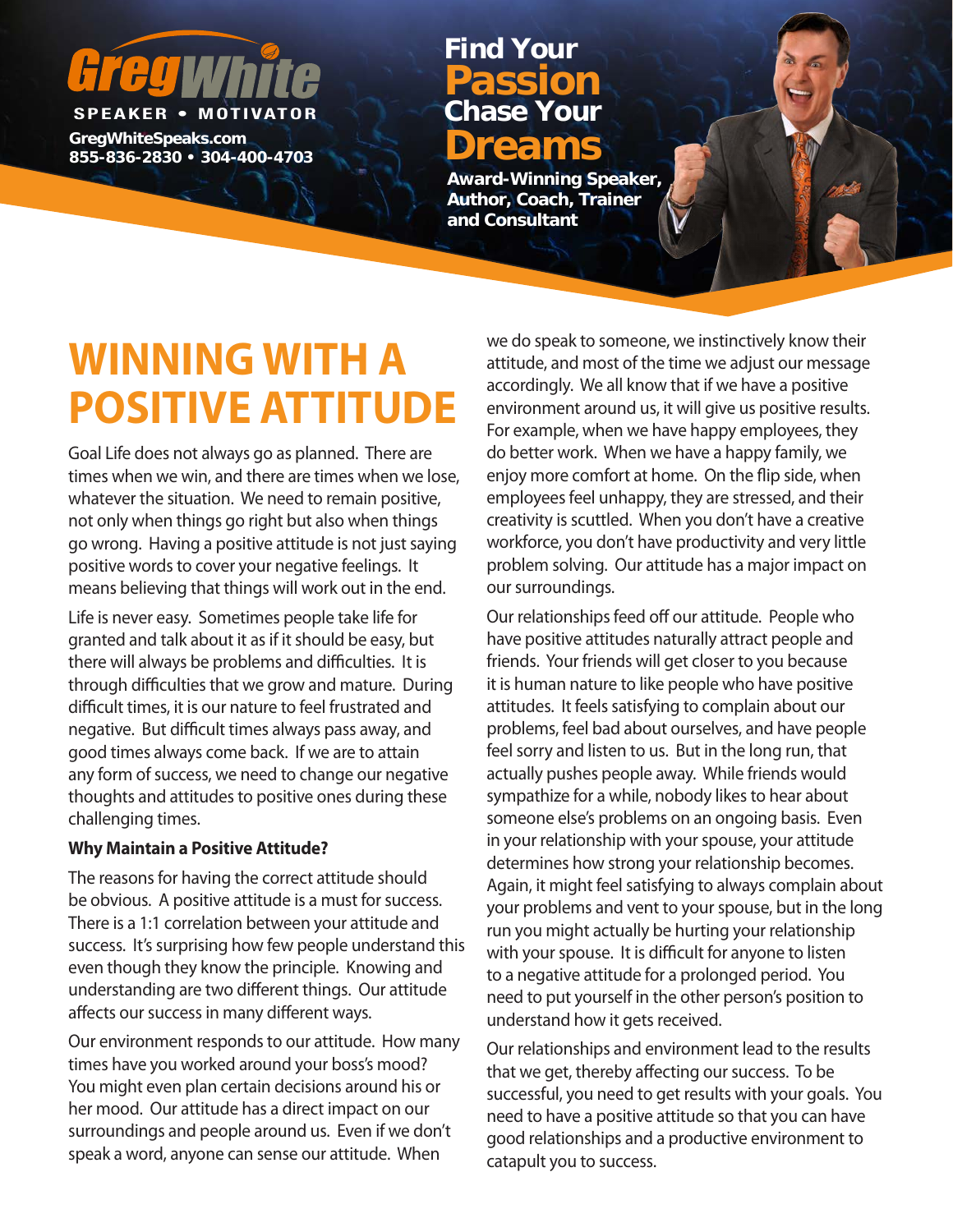

To succeed in life, you have to be positive. It is important to develop a positive attitude and maintain a positive attitude.

## **The Attitude Bridge**

What is thinking positively? It is about having hope and looking at things from a different perspective. If you truly look back at all your difficult times, you will notice that good times always followed difficult times. Difficult times don't last forever. Maintaining a positive attitude is about being able to focus on the good times ahead rather than the difficult times you're going through.

We all see things through lenses. We have perceptions of things that we formed as we grow up. These perceptions shape the decisions we make and how we react to opportunities. These perceptions from our past directly affect our future. However, one thing you have to realize: the bridge between the past and the future is you. The choice remains with you. Though past events have created certain perceptions inside you, you can always change these perceptions by making a choice. A positive attitude and having hope are important factors affecting your destiny.

Difficult situations can really throw us off our tracks. It is during difficult times when having a positive attitude really helps. We can have all the great plans and goals in the world, yet life sometimes throws curve balls at us. We need to have a positive attitude during these times because it can throw us off track.

Let's say you are on track to lose weight. Due to an emergency meeting, you have to fly to a different part of the world, where you could not get the foods you need for your diet. Do you throw away your diet because of this situation? No. You need to have a positive attitude and be positive that you are going to achieve your goal. Achieving your goals is difficult. If you think positively that you are going to achieve your goal, you will. It will take your through the difficult times.

Every situation can have both a good side and a bad side. Thinking positively is all about seeing the positive side of every situation. A positive attitude helps you to be persistent in your goals. You have to have persistence because you are bound to fail in your goals a few times. You need to think of the end result that you stand to gain. You need to think all the great things you are

going to achieve. Believe in yourself. People who succeed seldom succeed on their first try; however, they don't generally talk about all the failed attempts. You need to forget about the negative thoughts and start thinking positively.

Sometimes, thinking positively will change your attitude toward taking risk. As humans, we all have different preferences for the level of risks we can handle in our everyday lives. Thinking positively will make you take more calculated risks than thinking negatively. You will have better rewards when you take better risks. You tend to overestimate the risks when you have a negative attitude. You will start seeing the light at the end of the tunnel when you think of things more positively.

Your attitude affects your ability to take risks. In order to succeed and move toward your goals, you need to take calculated risks. When you have a positive attitude, it helps to evaluate your risks more effectively. Taking risks rests on your perception of what the outcome is going to be. If you perceive your outcome to be negative, then you will be reluctant to take the risk. Alternatively, if you perceive the outcome to be positive, then you will take the risk. It is viewing whether the glass is half empty or half full. The same situation can be viewed in two different ways.

For example, imagine that you are investing in the stock market. If you view the signs in the market as gloomy, then you will not take the risk of investing your money. If you view the market to be bullish, then you will invest your money.

Having a positive attitude is a habit. Over time, we get used to thinking about things positively. This habit of how we perceive things is mainly a result of what has happened in our lives before, our experiences, and our behavior.

Our upbringing and history play a major role in how we perceive things in life. If you have a wonderful childhood, a good set of friends, and successful achievements in your life, it is likely that you see the positive side of things all the time. This is because you have seen mostly positive things in life. This attitude will result in more positive things coming your way, and you will have established that things in life are generally positive even when things go wrong. You will know that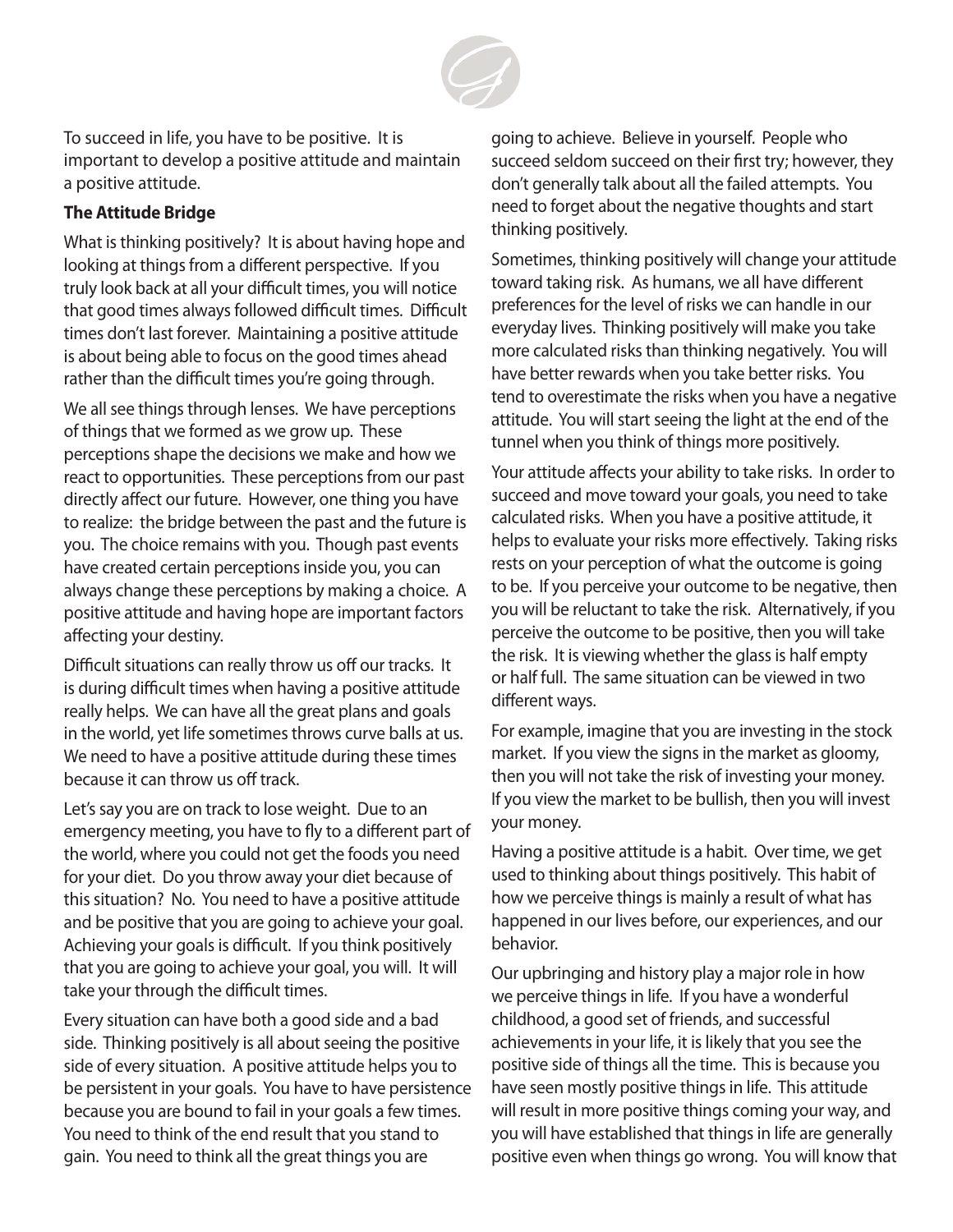

when there is a downturn, there is always an uptick that you can enjoy.

On the contrary, if you had a difficult childhood, difficult marriage, and difficult history, it is likely that you see things negatively. The map of your world will be different, and that's okay. A bit of negative attitude can sometimes be useful in life. To take better advantage of the new power of thinking; however, you can always develop a new map, if you are willing. Positive thinking is a habit. New habits can be learned and unlearned.

To always see the positive side of things, you need to change. You need to develop a deep desire to change. This is very important. Everything else depends on it. Start looking at each situation in life, and think about the positive things that have happened in your life. Let's say you missed an examination because you were late. Think about how you could study more next time and be prepared better. You could be more confident of yourself next time.

Try to think of the good things that can happen with any situation. In the first few days of change, it might seem like trying to swim against the current. It might seem very artificial to you. However, after a few days, it should come more naturally. You will shift your focus to being more positive when things work out for you.

Everybody has problems in life, but what makes people different is their attitude toward their problems. You have the power to choose. There are people who believe that problems and issues are the end and that they are destined to have them. They believed that there is no solution to these problems. Then there are others who always carry hope and rise out of these problems.

When you have a positive attitude, you see beyond the problem. You look at ways of solving it. Problems are opportunities. Positive people don't see a problem as an end. Instead, they see solutions. They see problems more as hurdles that need to be jumped over to get to their destination. Having a positive attitude gives you this energy, energy to look beyond problems and issues and focus on the goal.

Looking at situations negatively is very easy. It does not take much emotional energy to think negatively. It is self-fulfilling and provides an excuse not to reach beyond. This is why we gravitate toward negativity.

The more we gravitate toward negativity, the more it becomes a habit, like smoking. Smoking becomes a habit and an addiction because people get attracted to it and it is easy. By human nature, we like the easy way out.

By contrast, having a positive attitude requires energy and effort. You need to make an effort to stay motivated. You need to make an effort to think through possible solutions. You need to make an effort to just stay afloat during difficult times.

Your attitudes are contagious in your relationships. You don't have to say a word for your attitude to be adopted by another person. If you have a positive attitude, your family and your coworkers will sense it. You will have a healthier marriage because you will infect your spouse with your positive attitude and you will look at your lives and problems in terms of wonderful things and solutions. It's much easier to build relationships with people when you are positive. We like people who are upbeat and positive. So, having a positive attitude will win a lot of hearts.

Your children will grow up being very successful and positive if you have a positive attitude. They are like sponges absorbing the nonverbal signals that you give out. The more important one is your attitude toward life. Children are the ones who will absorb most of your attitudes.

In turn, you will have more reason to be positive as it has a spiraling effect. Being positive makes you more positive. It is a vicious cycle!

#### **The Cycle of Attitude**

Our attitude is cyclical. Once we have a positive attitude, the cycle gets activated, and it results in your having a better attitude than you started off with.

The cycle has three main components:

1. **Our Attitude:** On a daily basis, our thoughts and perceptions form our attitude. Our attitude is not something that comes to us. We create it with the thoughts that we have and the perceptions that we have. Based on our thoughts and perceptions, we have feelings. These feelings form our attitude. Thoughts and perceptions are completely within our control, and therefore our attitude is completely within our control.

For example, if we perceive that the world is going to end, we are going to feel terrible and have a bad